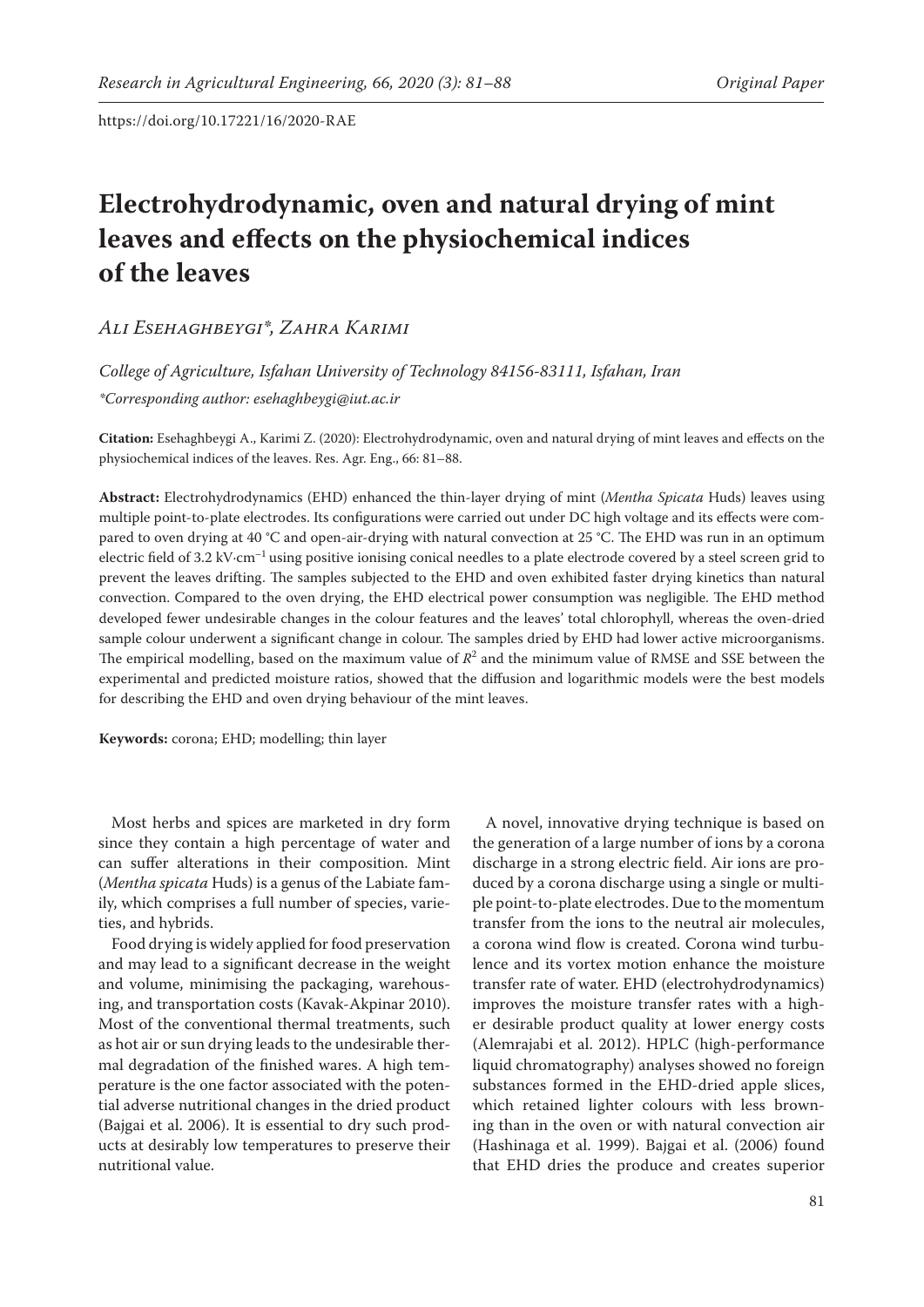quality food products of high nutritional value as well as retaining the natural colour and textural characteristics. Lai and Sharma (2005) conducted a series of experiments to investigate the effect of the electrode geometry and showed that the performance of the multiple-needle electrode was better compared to wire and single-needle electrode configurations. In addition, a comparison of different polarities revealed that a positive corona discharge was more effective than the negative one at lower applied voltages. Alemrajabi et al. (2012) found that positive corona drying consumed less energy than negative corona drying. Ethylene oxide, ozone, irradiation (gamma, plasma, infrared, UV – ultraviolet), and superheated steam can all be used for the bacterial reduction in the spice industry. Irradiation methods are valid and the scientific theory is viewed as being safe (Leistritz 1997). EHD causes a decreasing number of bacteria with an increasing electric field power and an increasing corona exposure time. Electroporation occurs because the cell membrane has a specific dielectric strength, which can be exceeded by the EHD electric field (Al-Hilphy 2014).

Although many studies have been conducted on the drying characteristics of mint leaves using different techniques, no comprehensive research was found on EHD drying. The aim of the present research was to compare the rate of moisture loss, the energy consumption, and a colour quality assessment of the EHD, oven and natural drying methods for mint leaves and to find the best prediction model (Ozbek, Dadali 2007; Kavak-Akpinar 2010) for describing the corresponding drying behaviour.

## **MATERIAL AND METHODS**

Fresh, leaf samples were obtained from plants at the Isfahan University of Technology Research Greenhouse. They were washed and stored at  $4 \pm 0.5$  °C in a refrigerator for about one day for the moisture calibration. Before the drying experiments, the samples were taken out of the refrigerator, and the leaves were separated from the stems and then weighed. Four samples of the leaf, each weighing 3 g, were dried in an oven at  $70 \pm 1$  °C for 24 h to determine the initial moisture content (AOAC 2019). The initial moisture content was calculated  $0.75$  g: g (wet weight) for the mint leaves. Samples were randomly chosen from the pile and spread uniformly in a single layer with three replications.

The EHD setup consists of a vertically mounted multiple sharp conical needle electrode 0.2 mm in diameter at the point projected to a fixed horizontal grounded metallic plate on which the samples to be dried were placed. The distance between the electrodes and the grounded plate electrode was adjustable (Figure 1). The sharp points were connected to a direct current power source that supplied a positive pole (EHD<sup>+</sup>) of a high voltage DC power supply (PNC 40000-5, Heinzinger electric GmbH, Germany) (Zheng et al. 2011; Alemrajabi et al. 2012). The samples were spread uniformly in a single layer on the grounded plate electrode on an aluminium dish, covered by a fragile steel screen grid to prevent the leaves drifting into the needle cathode.

The preliminary study showed that a plastic screen grid had a slower drying rate, and the steel grid was better. A set of initial experiments with three-electrode gaps (30, 40, and 50 mm) and three electric voltages (13, 14.5, and 16 kV) were performed to determine the optimum electric field strength for the EHD drying rate. These domains were based on the limitation of the corona discharge setup configuration, while sparks occurred at the particular electrode gaps. The oven drying was carried out at 40 °C in an oven with forced circulation. Therefore, three different methods were used to dry leaves, namely, natural convection in the shade, oven drying, and EHD drying. The samples were weighted rapidly at regular time intervals using an electronic digital balance (accuracy 0.01 g, model GF-400, A&D, Japan) to determine the drying rate. All the experiments were carried out in an ambient temperature  $(25 \pm 1 \degree C)$ with a relative humidity of  $0.25$  g: g, and it took 6 hours. The surface temperature of the mint leaves during the first hours of the EHD drying was measured during the experiments using thermometer



Figure 1. A schematic of the multiple pointed electrodesto-plate used for the EHD drying of mint leaves covered by a steel screen grid to prevent the leaves drifting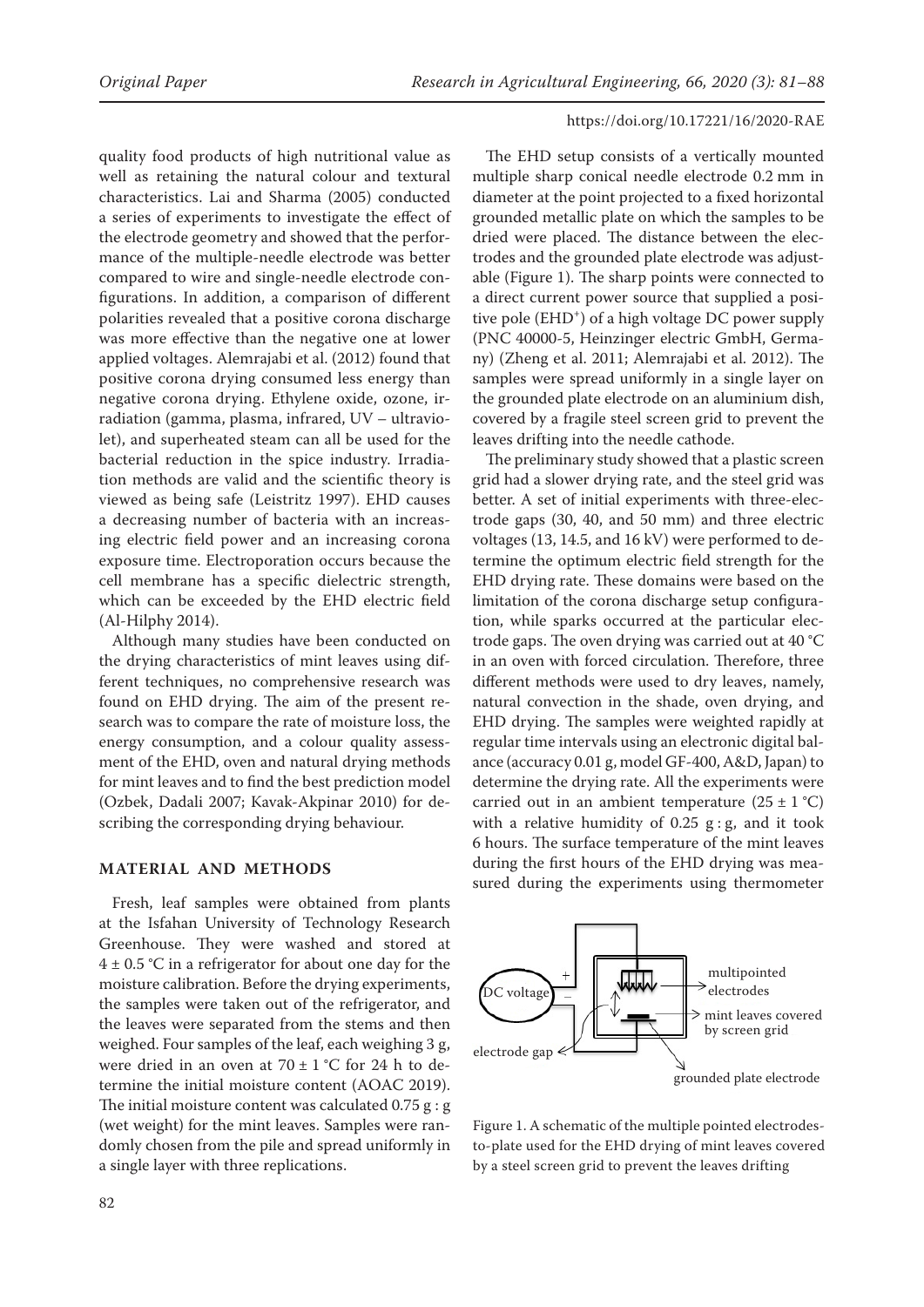(MLX 90601 IR, Melexis, Germany) with an accuracy of 0.1 °C. The leaves were cooled to room temperature for 10 min after the drying treatment and kept in air-glass jars. The microorganisms of the fresh and dried leaves were determined for the bacterial colony count  $(CFU·g^{-1})$  according to ISO 4833-1:2013. The experiments were independently performed three times, and a t-test was used to compare them. The consumed energy (*E*) per unit reduced mass run on the full capacity of each drying technique was determined using Equation (1):

$$
E_c = \frac{V \times I \times t \cos \varnothing}{m_i - m_f} \tag{1}
$$

where:  $E_c$  – the consumed energy (J·g<sup>-1</sup>),  $V$  – the voltage of the power supply (V), *I* – the consumed electrical current (A),  $\Phi$  – the angle of phase variance (deg.);  $m_{\rm i}$  and  $m_f$  – the initial and final mass values of the samples (g) at the time interval *t* (s), respectively.

**Colour and chlorophyll measurement.** When a colour is expressed in CIELab, *L*\* defines the lightness, *a*\* denotes the red/green value, and *b*\* denotes the yellow/blue value (Rathore, Kumar 2012). The colour coordinates  $(L^*, a^*,$  and  $b^*)$  of the mint leaves were carried out three times before and after drying using a colour difference meter (Texflash DC 3881, Switzerland) spectrophotometer. Given *Δa*\**, Δb*\*and *ΔL*\*, the total difference or distance on the CIELab diagram can be stated as a single value, known as *ΔE* using Equation (2) (the subscript '0' designates fresh samples).

$$
\Delta E = \left(\Delta a^{*2} + \Delta b^{*2} + \Delta L^{*2}\right)^{1/2} \tag{2}
$$

 $\Phi$  where:  $\Delta a^* = a^* - a_0$ ,  $\Delta b^* = b^* - b_0$ ,  $\Delta L^* = L^* - L_0$ 

The chroma (*C*) showed colour saturation, which is proportional to the colour intensity. The hue angle (*h*) is another feature used to characterise the colour in food products. An angle of 0 or 360 degrees represents a red hue, and 90, 180, 270 degrees represent yellow, green, and blue ones, respectively. The hue angle and chroma were calculated as follows (Equations 3 and 4):

$$
h = \tan^{(-1)}\left(\frac{a^*}{b}\right) \tag{3}
$$

$$
C = \left(a^{*2} + b^{*2}\right)^{1/2} \tag{4}
$$

where:  $a, b$  – constants.

Table 1. The empirical models used to predict the moisture ratio of the mint leaves during the thin layer drying by the EHD and oven drying methods

| Equation                                                           |
|--------------------------------------------------------------------|
| $MR = \exp(-kt^n)$                                                 |
| $MR = a \times \exp(-kt) + c$                                      |
| $MR = a \times \exp(-k_1 t) + b \exp$<br>$(-k_2t) + c \exp(-k_2t)$ |
| $MR = a \times \exp(-kt) + (1 - a)$<br>$\exp(-kbt)$                |
|                                                                    |

 $MR$  – moisture ratio;  $k$  – drying constant;  $t$  – duration of the experiment;  $a$ ,  $b$  and  $c$  – constants

A chlorophyll meter CL-01 (Hansatech, UK) was used to measure the total chlorophyll content of the mint leaves over the three replications. The CL-01 chlorophyll content meter provides a convenient, low-cost method of measuring the relative total chlorophyll content of the leaf samples. The device determines the relative total chlorophyll content using a dual-wavelength optical absorbance (620 and 940 nm wavelength) of the leaf samples. The relative total chlorophyll content is displayed in the range of 0–2 000 units (Cassol et al. 2008).

**Empirical modelling of the drying kinetics.** Many factors determine the application of the drying models for a specific product include the drying condition, shape, dimension, and initial moisture content. However, the model based on Newton's law is the most unaffected complexity compared to exponential models that are derived from Fick's second law of diffusion. Therefore, the experimental drying curves were fitted to the four different models, as shown in Table 1. The non-linear regression analyses were performed using Matlab software (version 7.6). The terms used to evaluate the goodness of the fit were the coefficient of determination  $(R^2)$ , the RMSE (root mean square error) and SSE (sum of squares error) between the experimental and predicted moisture ratio values. The higher the  $R^2$  amount and the lower the RMSE and SSE values are, the better the goodness of the fit is. The values of  $R^2$ , RMSE, and SSE were calculated using the following Equations (5–7):

$$
R^{2} = \frac{\sum_{i=1}^{n} (MR_{\text{pre},i} - \overline{MR})^{2}}{\sum_{i=1}^{n} (MR_{\text{exp},i} - \overline{MR})^{2}}
$$
(5)

where:  $R^2$  – the coefficient of determination;  $MR_{\text{pre}}$  – predicted moisture ratio;  $MR_{\text{exp}}$  – experimented moisture ratio.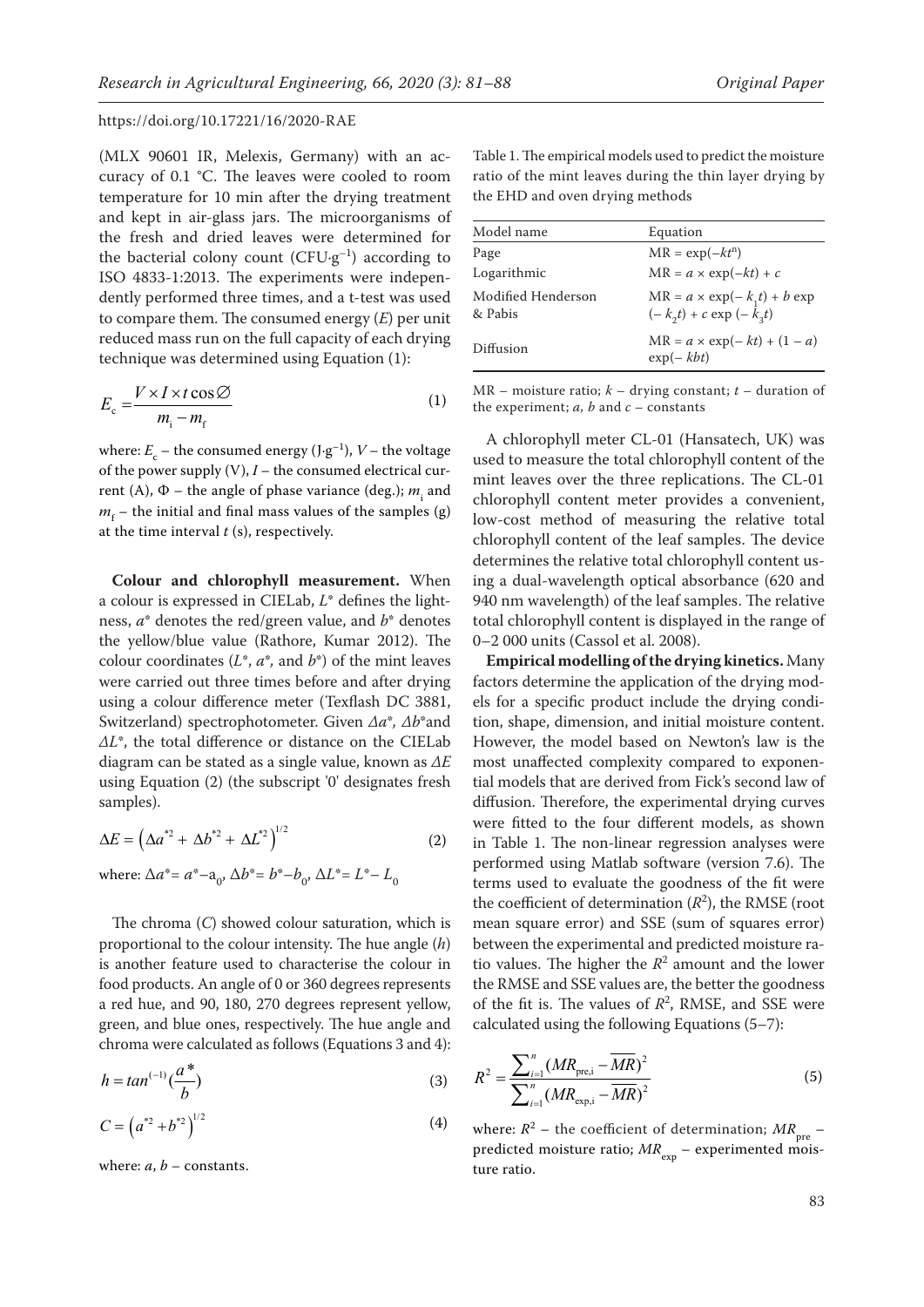RMSE = 
$$
\left[\frac{1}{n}\sum_{i=1}^{n} (MR_{\text{exp,i}} - MR_{\text{pre,i}})^{2}\right]^{\frac{1}{2}}
$$
 (6)

for more explanation see Equation (5).

$$
SSE = \left[\sum_{i=1}^{n} \left(MR_{\text{exp,i}} - MR_{\text{pre,i}}\right)\right]^2 \tag{5}
$$

where: SSE – sum of squares error; for more explanation see Equation (5).

## **RESULTS AND DISCUSSION**

Based on the preliminary experiments and the EHD setup limitation, such as the power supply capacity, resistance circuit, and its current amperes, a suitable voltage and electrode gap was selected to prevent its arc and spark on the mint leaves. However, three-electrode gaps (30, 40, and 50 mm) and three electric voltages (13, 14.5, and 16 kV) were used, and the optimum electric field strength of 3.2 kV·cm<sup>-1</sup> (16 kV at 50 mm electrode gap) was determined. The electric field strength of 3.2 kV·cm–1 led to the maximum moisture loss, which was applied in the remaining EHD drying experiments (Figure 2).

The effect of the electric field strength on the leaves' moisture loss was investigated for 45 min drying periods during the preliminary tests. Other researchers have also reported a similar sigmoid trend at a different electric field strength (Kirschvink-Kobayashi, Kirschvink 1986). The samples were monitored for their temperature variations throughout all of the preliminary EHD drying tests. During the first hours of drying, the evaporation rate was high, and the latent heat of evaporation was partially supplied by the samples, leading to a decrease in the



Figure 2. Variation of the moisture loss of the mint leaves at the different electric field strengths using a standard error.

temperature. Reportedly, the surface temperature of carrot slices never exceeded the natural convection temperature in EHD drying (Alemrajabi et al. 2012). On the other hand, oven-dried samples are exposed to a high temperature, which may adversely affect the product quality (Hashinaga et al. 1999). Hence, the non-thermal drying of EHD can be considered as an advantage over conventional drying methods. The variation in the moisture content of the mint leaves with time is shown in Figure 3 for the EHD, oven, and natural convection air-drying methods.

Although the required drying time for EHD can be quite long, the drying took place in a closed area to prevent contamination with dust, soil, sand particles, and insects. According to Figure 4, a constant rate period was not observed in the EHD and oven



Figure 3. Variation in the moisture content with time of the mint leaves for the different drying methods using a standard error

*E* – electric field strength



*d.b.* – dry basis Figure 4. Variation in the drying rate with the moisture content of the mint leaves for the different drying methods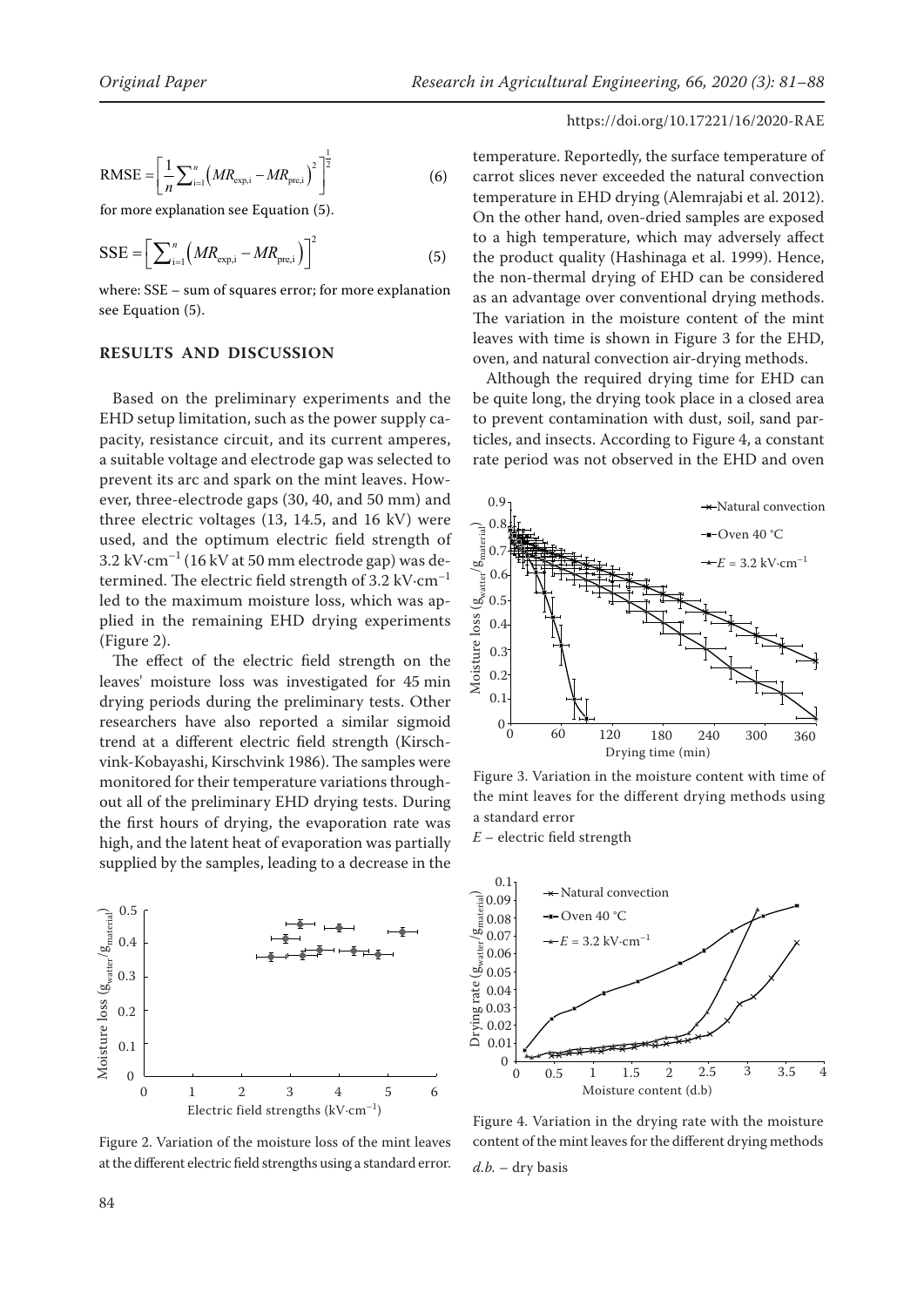| Drying method                               | Temp. $(^{\circ}C)$ | $L^*$              | $a^*$                 | $h^*$                  | $\Delta E$               |                  | $\mathcal{C}$          |
|---------------------------------------------|---------------------|--------------------|-----------------------|------------------------|--------------------------|------------------|------------------------|
| EHD $(3.2 \text{ kV} \cdot \text{cm}^{-1})$ | 25                  | $39.4^{b} \pm 0.7$ | $-1.22^b \pm 0.2$     | $14.7^{\rm b} \pm 0.2$ | $12.1^{b}$               | $92.5^b \pm 0.1$ | $14.7^{\rm b} \pm 0.4$ |
| Oven                                        | 40                  | $38.6^b \pm 0.3$   | $-0.96^{\circ} + 0.2$ | $12.2^{\circ}$ ± 0.3   | 14 <sup>a</sup>          | $94.3^{b} + 0.3$ | $12.6^c + 0.2$         |
| Natural<br>convection                       | 25                  | $37.5 \pm 0.2$     | $-1.69 \pm 0.1$       | $13.2 \pm 0.1$         | 13.8                     | $95.5 \pm 0.1$   | $13.3 \pm 0.2$         |
| Fresh mint                                  |                     | $47.0 \pm 0.3$     | $-9.09 \pm 0.2$       | $19.9 \pm 0.3$         | $\overline{\phantom{0}}$ | $114.2 \pm 0.2$  | $21.9 \pm 0.3$         |

Table 2. The mean comparison of the colour features of the mint leaves dried by the different drying methods

 $a$ <sup>-c</sup>the means in the same column followed by different superscripts are significantly different (*t*-test);  $L^*$  – the lightness; *a*\*– the red/green value; *b*\*– the yellow/blue value; ∆*E* – net colour purity difference; *h* – hue angle; *c* – chroma

drying; however, the entire drying occurred in a falling rate period. During this period, the migration of moisture occurred through the mechanism of diffusion. The corona wind moved the humidity on the surface of the samples and reduced the external resistance to the moisture transfer. The falling rate period showed the diffusion was essential, and the internal resistance inside the sample nodes, because of the moisture gradients, was higher and an internal transfer was dominant.

**Colour changes.** The *L*\*, *a*\*, and *b*\* values in Table 2 revealed that the mint leaves' colour was affected in all the cases regardless of the drying method used. The  $L^*$  value decreased in all three drying methods, whereas the EHD least influenced it. This falling value indicates the samples were turning darker. High temperatures (hot air-drying) or a long drying time (EHD) could negatively affect the food colour because of enzymatic or non-enzymatic browning [\(Ohshima](http://www.sciencedirect.com/science/article/pii/S0304388606000738) et al. 2007). Sharma and Prasad (2001) showed with an increase in the air-drying temperature, the sample colour became darker, implying more browning accrued. The discolouration of the samples during any drying procedure may be related to the pigment destruction, ascorbic acid browning, and non-enzymatic Maillard browning.

A negative *a*\* – value indicated greenness, while this parameter increased gradually during the drying. The oven-dried samples lost their greenness more. In addition, the  $b^*$  – values shifted towards lower values, indicating yellowness in the ovendried samples. The chroma, which means the stability of yellow colour, decreased during drying, and closely followed the *b*\*– values. The hue angle values decreased in the samples subjected to each of the three drying methods. A lower *ΔE* denotes a smaller colour change in the EHD (Table 2). Compared with the oven-dried mint leaves, the EHD dried ones have been reported to show slight colour changes and to remain more similar in colour to fresh fruits (Hashinaga et al. 1999; Alemrajabi et al. 2011). In addition, the nature of EHD mechanism is not provided on the microbial activation which causes the colour changes. The impingement of the corona wind on wet materials can produce an impact high shear force, which may be thought to be the cause of the enzyme inactivation similar to ultra-sonication for the preservation of such produce. The enzymatic activity could be changed with an electric field treatment ([Ohshima](http://www.sciencedirect.com/science/article/pii/S0304388606000738) et al. 2007). Enzymatic degradation is achieved with long-term drying such as EHD; however, EHD had a lower ∆*E.* The degree of colour change was dependent on the drying temperature, drying time, and oxygen level. According to Table 2, the oven-dried samples converted more total chlorophyll. The high temperature could lead to the replacement of the total chlorophyll, thereby converting the chlorophylls to pheophytins; however, the impact on the colour change increased when the temperature increased (Maharaj, Sankat 1996).

**Microorganism reduction.** The drying experiments showed the total microorganisms of the EHD dried leaves were lower, but no differences were noted among the oven drying and natural convection methods (Table 3). Mizeraczyk et al. (2002) showed EHD is responsible for the ozone transport in the discharge region of the corona as in non-thermal plasma technology, therefore, ozone oxidation or electroporation of the cell membrane (Al-Hilphy 2014) may treat the mint leaves' microorganisms. Brodowska et al. (2015) stated that ozone has a potential effect on biologically active substances and could be used in food manufacturing as an alternative decontamination method.

**Electrical power consumption.** To select a suitable dryer, the energy consumption and quality of the dried samples are critical features. Oven drying is a more energy-intensive (Table 3) because the energy consumed in the oven drying is partly used to compensate for the heat loss from the oven to the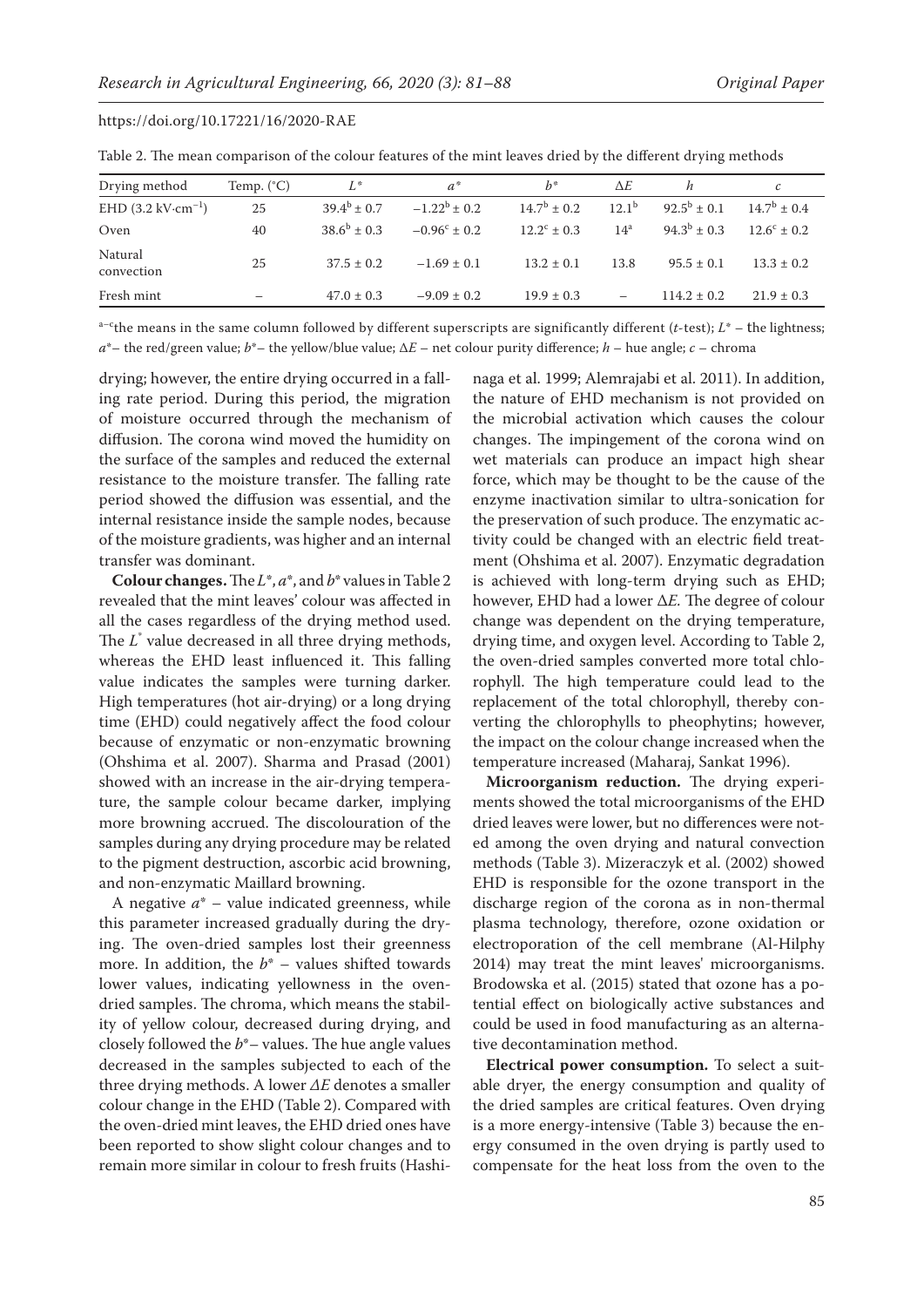| Temperature $(^{\circ}C)$<br>Drying method |    | Electrical field<br>$(kV \cdot cm^{-1})$ | Consumed energy<br>$(kJ·g-1)/capacity$ | Colony count<br>$(\log C FU \cdot g^{-1})$ | Chlorophyll<br>converting |  |
|--------------------------------------------|----|------------------------------------------|----------------------------------------|--------------------------------------------|---------------------------|--|
| <b>EHD</b>                                 | 25 | 3.2                                      | 2.46 <sup>b</sup>                      | 2.8 <sup>b</sup>                           | 191 <sup>b</sup>          |  |
| Oven                                       | 40 |                                          | 35.3 <sup>a</sup>                      | 3.7 <sup>a</sup>                           | $224.9^{\circ}$           |  |
| Natural convection                         | 25 |                                          |                                        | 3.86 <sup>a</sup>                          | 156.2                     |  |
| Fresh mint                                 | 25 |                                          |                                        | 4.08 <sup>a</sup>                          | 7.99                      |  |

Table 3. The consumed energy, colony count, and total chlorophyll difference of the mint leaves dried by the different drying methods (run on the full capacity of the dryers)

CFU – coli forming unit

natural convection air. The electrical power in the EHD is far lower than oven drying. EHD consumed some electrical power to produce the corona wind (change-over of electrical to mechanical energy) and latent heat, the heat of vaporisation of water could be absorbed from the surrounding air (latent heat = 2.4425 kJ·g<sup>-1</sup> water at 25 °C). From Table 3, the EHD consumed 2.46  $kJ·g<sup>-1</sup>$ , and the oven drying consumed 35.3 kJ·g<sup>-1</sup> (run on the full capacity of the dryers) to dry the mint leaves. It may be concluded the energy consumed in the EHD drying is more efficient, whereas the different mechanisms in the EHD drying cause it to be efficient. Esehaghbeygi and Basiry (2011) have reported that EHD energy consumption for drying tomato slices at 3, 4 and 5 kV·cm<sup>-1</sup> was 4.4-16.5 kJ·g<sup>-1</sup>, while for oven drying of the same product at 55 °C was 200 kJ·g<sup>-1</sup> run on the full capacity of each dryer. However, Kavak-Akpinar (2010) showed the energy utilisation ratio and improvement potential of mint leaves decreased with an increasing drying time and ambient temperature.

In addition, microwave drying required a power intensity of 14.4  $W \cdot g^{-1}$  (Ozbek, Dadali 2007), whereas using microwave vacuum drying required 11.2  $W \cdot g^{-1}$ (Therdthai, Zhou 2009) for drying mint leaves. The microwave absorbed the energy to vaporise water and continuously increase the temperature; therefore, burn spots were found at the last stage of drying mint leaves (Therdthai, Zhou 2009).

**Drying model.** The evaluation of the drying kinetics as a function of the drying conditions could help us in the drying simulation to predict the suitable drying conditions. The model constants to fit the experimental moisture ratios to four thin layer models are shown in Table 4. Based on the  $\mathbb{R}^2$ , RMSE, and SSE values, the diffusion and logarithmic models were considered the best for predicting the thin layer drying behavior of the mint leaves by EHD and oven drying, respectively.

As the drying was dominated by the falling drying rate period (according to Figure 4), the overall Fick's model performance over the whole drying period

Table 4. The model constants and statistical parameters used to model the EHD drying and the oven dryingof the mint leaves

| Empirical model           | $R^2$  | <b>RMSE</b> | <b>SSE</b> | Model constants |                           |             |         |            |                                                                                  |
|---------------------------|--------|-------------|------------|-----------------|---------------------------|-------------|---------|------------|----------------------------------------------------------------------------------|
| <b>EHD</b> drying         |        |             |            |                 |                           |             |         |            |                                                                                  |
| Page                      | 0.9844 | 0.3705      | 0.2745     | $k = 0.2887$    | $n = 0.7633$              |             |         |            |                                                                                  |
| Logarithmic               | 0.987  | 0.3478      | 0.02299    | $a = 0.9187$    | $k = 0.00736$ c = -0.036  |             |         |            |                                                                                  |
| Mod. Henderson<br>& Pabis | 0.9946 | 0.0243      | 0.00945    |                 |                           |             |         |            | $a = 0.0692$ $b = 0.1165$ $c = 0.8496$ $k_1 = 0.212$ $k_2 = 0.21$ $k_3 = 0.0076$ |
| Diffusion                 | 0.9958 | 0.01968     | 0.0073     | $a = 0.1538$    | $b = 0.0295$ $k = 0.2551$ |             |         |            |                                                                                  |
| Oven drying               |        |             |            |                 |                           |             |         |            |                                                                                  |
| Page                      | 0.996  | 0.0232      | 0.00486    | $k = 0.0153$    | $n = 1.192$               |             |         |            |                                                                                  |
| Logarithmic               | 0.999  | 0.0105      | 0.00088    | $a = 1.175$     | $k = 0.022$               | $c = -0.17$ |         |            |                                                                                  |
| Mod. Henderson<br>& Pabis | 0.949  | 0.1104      | 0.06091    | $a = 0.073$     | $b = 0.247$               | $c = 0.82$  | k, 0.03 | $k_{0.06}$ | $k_{2}0.03$                                                                      |
| Diffusion                 | 0.993  | 0.0329      | 0.00868    | $a = -19.19$    | $b = 0.982$               | $k = 0.04$  |         |            |                                                                                  |

 $R^2$  – the coefficient of determination; RMSE – root mean square error; SSE – sum of squares error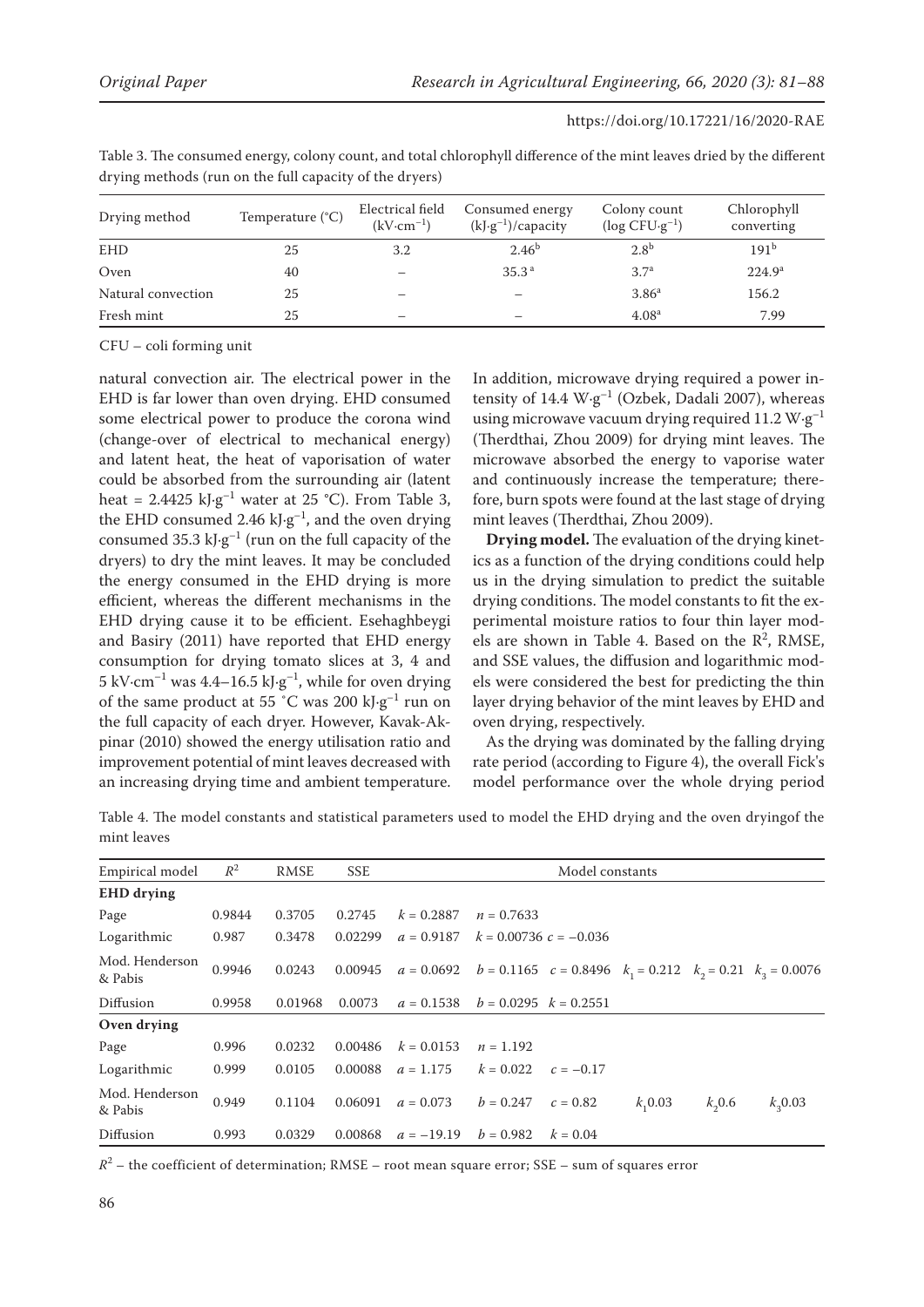should be reasonably good. The variations in the experimental and predicted moisture ratios gained for the diffusion and logarithmic models for the EHD and oven drying, respectively, are presented in Figure 5. A good agreement was observed between the experimental moisture ratios and those predicted by the models. A more extended falling rate period showed that diffusion was governing the removal of the moisture from the samples. From Table 4, it can be shown that the models derived from Fick's second law could satisfactorily describe the drying curves of the mint leaves dried in the EHD. The *k* coefficients could be associated with the facility to remove moisture from the sample, and its values are related to the effective moisture diffusivity.

Sacilik et al. (2006) showed the diffusion model predicted a better fit to the experimental thin layer for the solar drying of organic tomatoes than the other models did. Similar results have been reported for the diffusion model of the apricot and fig (Togrul, Pehlivan 2004). In addition, the two-term and diffusion model represented the thin layer drying behaviour of mint leaves at 45 °C in a tunnel dryer (Kadam et al. 2011). On the contrary, Chen and Barthakur (1994) reported the EHD drying kinetics of potato slabs did not follow the Fickian diffusion model. Hashinaga et al. (1999) and Bai et al. (2011) recommended the polynomial equation for EHD drying of apple slices and fish. Ding et al. (2014) showed the Page model was the best mathematical model for EHD drying of cooked beef. These discrepancies can be due to the different experimental conditions.

The logarithmic model was considered to be the best for predicting the thin layer drying behaviour



Figure 5. Variation in the moisture ratios with the time of the mint leaves for the different drying methods compared with the empirical diffusion and logarithmic model

of mint leaves for the oven (Table 4). In addition, Doymaz (2006) showed logarithmic models had the best explanation for the thin-layer drying behaviour of mint leaves at a temperature range of 35–60 °C in a cabinet dryer. Similar results have been reported for the logarithmic model at a high-temperature range of 40–70 °C for corn ears and apple slices, respectively (Correa et al. 2011; Rayaguru, Routray 2012). However, the Page and modified Page models, as well as the Wang & Singh model, were the best to describe high-temperature drying in other research (Therdthai, Zhou 2009; Kavak-Akpinar 2010; Akonor, Amankwah 2012). Some widely used empirical models include a parabolic model (Wang & Singh), and Midilli et al. (2002) had undesirable convergence for drying mint leaves and their work did not fit our experimental data.

#### **CONCLUSION**

The drying rate of mint leaves using the oven at 40 °C was rapid. No constant rate period was observed in the EHD drying. The lower air temperature in the EHD and its long drying time are the main features involved in the colour change during convective drying. The EHD affected the leaves' microorganisms. The energy consumption in the EHD drying was low, and its original colour remained almost intact, while considerable browning was observed in the leaves dried in the oven. The diffusion and logarithmic models were identified as the best prediction model for describing the EHD and oven drying behaviour of mint leaves, respectively. This work guides the optimisation and improvement in the mint leaves' drying efficiency by the EHD and oven drying method.

**Acknowledgement:** The authors wish to thank Isfahan University of Technology, Deputy of Research, for the financial support during the tenure of this research

#### **REFERENCES**

- Akonor P.T., Amankwah E.A. (2012): Thin layer drying kinetics of solar-dried *Amaranthus hybridus* and *Xanthosoma sagittifolium* leaves*.* Journal of Food Processing and Technology, 3: 1–4.
- Al-Hilphy A.R.A. (2014): Effect of electric field, ultrasonic and microwave on the microorganisms. Progress in Biotechnology for Food Applications. In: Wing-Fu L. (ed): Foster City, OMICS International.